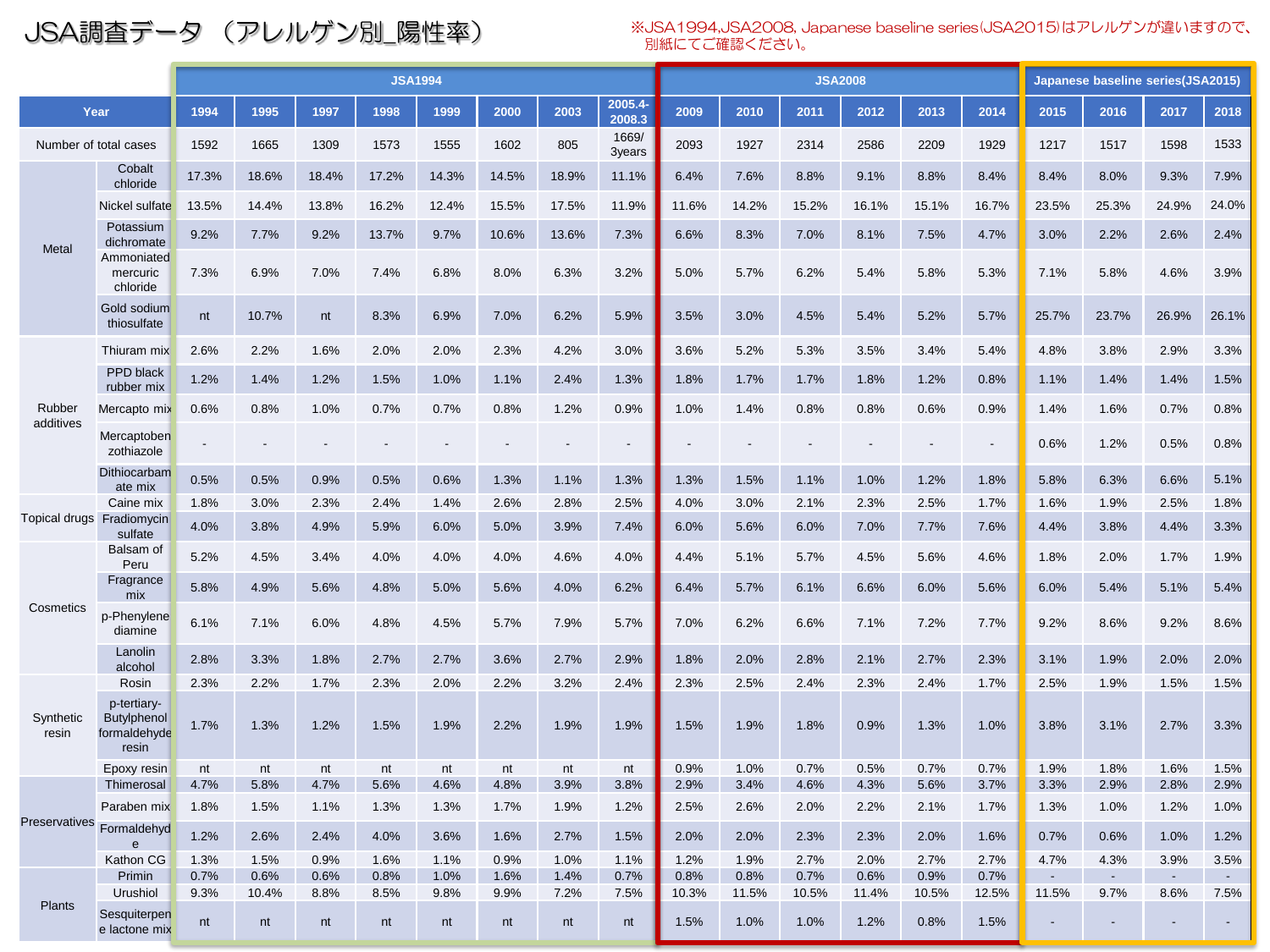|         | <b>Test materials</b>                           | Concentration/vehicle                                          |
|---------|-------------------------------------------------|----------------------------------------------------------------|
| 1       | Coblalt chloride                                | 1% pet.                                                        |
| 2       | Nickel sulfate                                  | 2.5% pet.                                                      |
| 3       | Potassium dichromate                            | 0.5% pet.                                                      |
|         | Thiuram mix                                     | 1.25% pet.                                                     |
|         |                                                 | Tetramethylthiuram disulfide(TMTD) 0.25%                       |
| 4       |                                                 | Tetraethylthiuram disulfide(TETD) 0.25%                        |
|         |                                                 | Tetramethylthiuram monosulfide(TMTM) 0.25%                     |
|         |                                                 | Dipentamethylenethiuram tetrasulfide(DPTT) 0.25%               |
|         |                                                 | Tetrabutyl thiuram disulfide(TBTD) 0.25%                       |
|         | p-phenylenediamine-black rubber mix             | 0.6% pet.                                                      |
| 5       |                                                 | N-1,3-dimethylbutyl-N'-phenyl-p-phenylenediamine(DMBPPT) 0.25% |
|         |                                                 | N,N'-Dipenyl-p-phenylenediamine(DPPD) 0.25%                    |
|         |                                                 | N-Isopropyl-N'-phenyl-p-phenylenediamine(IPPD) 0.10%           |
|         | Mercapto mix                                    | 2% pet.<br>Cyclohexylbenzothiazyl sulfenamide(CBS) 0.5%        |
| 6       |                                                 | Dibenzothiazyl disulfide(MBTS) 0.5%                            |
|         |                                                 | Mercaptobenzothiazole(MBT) 0.5%                                |
|         |                                                 | Morpholinothiobenzothiazole(MMBT) 0.5%                         |
|         | Caine mix                                       | 7% pet.                                                        |
|         |                                                 | Dibucaine HCI 1%                                               |
| 7       |                                                 | Procaine-HCl 1%                                                |
|         |                                                 | Ethyl aminobenzoate 5%                                         |
| 8       | Fradiomycin sulfate                             | 20% pet.                                                       |
| 9       | <b>Balsam of Peru</b>                           | 25% pet.                                                       |
| 10      | Rosin                                           | 20% pet.                                                       |
|         | Fragrance mix                                   | 8% pet.                                                        |
|         |                                                 | $\alpha$ -Amylcinnamic aldehyde 1%                             |
|         |                                                 | Cinnamic aldehyde 1%                                           |
|         |                                                 | Cinnamic alcohol 1%                                            |
| 11      |                                                 | Eugenol 1%                                                     |
|         |                                                 | Geraniol(S) 1%                                                 |
|         |                                                 | Hydroxycitronellal 1%                                          |
|         |                                                 | Isoeugenol 1%                                                  |
|         |                                                 | Sandalwood oil 1%                                              |
|         | Dithiocarbamate mix                             | 2% pet.                                                        |
|         |                                                 | Zinc dimetyldithiocarbamate(ZDMC) 0.5%                         |
| 12      |                                                 | Zinc dietyldithiocarbamate(ZDEC) 0.5%                          |
|         |                                                 | Zinc dibutyldithiocarbamate(ZDBC) 0.5%                         |
|         | Paraben mix                                     | Zinc etylphenyldithiocarbamate(ZEPC) 0.5%                      |
|         |                                                 | 15% pet.<br>Benzyl paraben 3%                                  |
|         |                                                 | Butyl paraben 3%                                               |
| 13      |                                                 | Ethyl paraben 3%                                               |
|         |                                                 | Methyl paraben 3%                                              |
|         |                                                 | Propyl paraben 3%                                              |
| 14      | p-Phenylenediamine free base (PPD)              | 1% pet.                                                        |
| 15      | Lanolin alcohol                                 | 30% pet.                                                       |
| 16      | p-tert-Butylphenol formaldehyde resin (PTBP-FR) | 1% pet.                                                        |
| 17      | <b>Bisphenol A</b>                              | 1% pet.                                                        |
| 18      | Ethylenediamine dihydrochloride                 | 1% pet.                                                        |
| 19      | Primin                                          | 0.01% pet.                                                     |
| 20      | Urushiol                                        | 0.002% pet.                                                    |
| 21      | Thirmerosal                                     | $0.1\%$ pet.                                                   |
| 22      | Ammoniated mercuric chloride                    | 1% pet.                                                        |
| 23      | Formaldehyde                                    | 1% aq.                                                         |
| 24      | Kathon CG                                       | 100ppm aq.                                                     |
| Control |                                                 |                                                                |
| 25      | Petrolatum (Sun White)                          | as is                                                          |
| 26      | Distilled Water                                 | as is                                                          |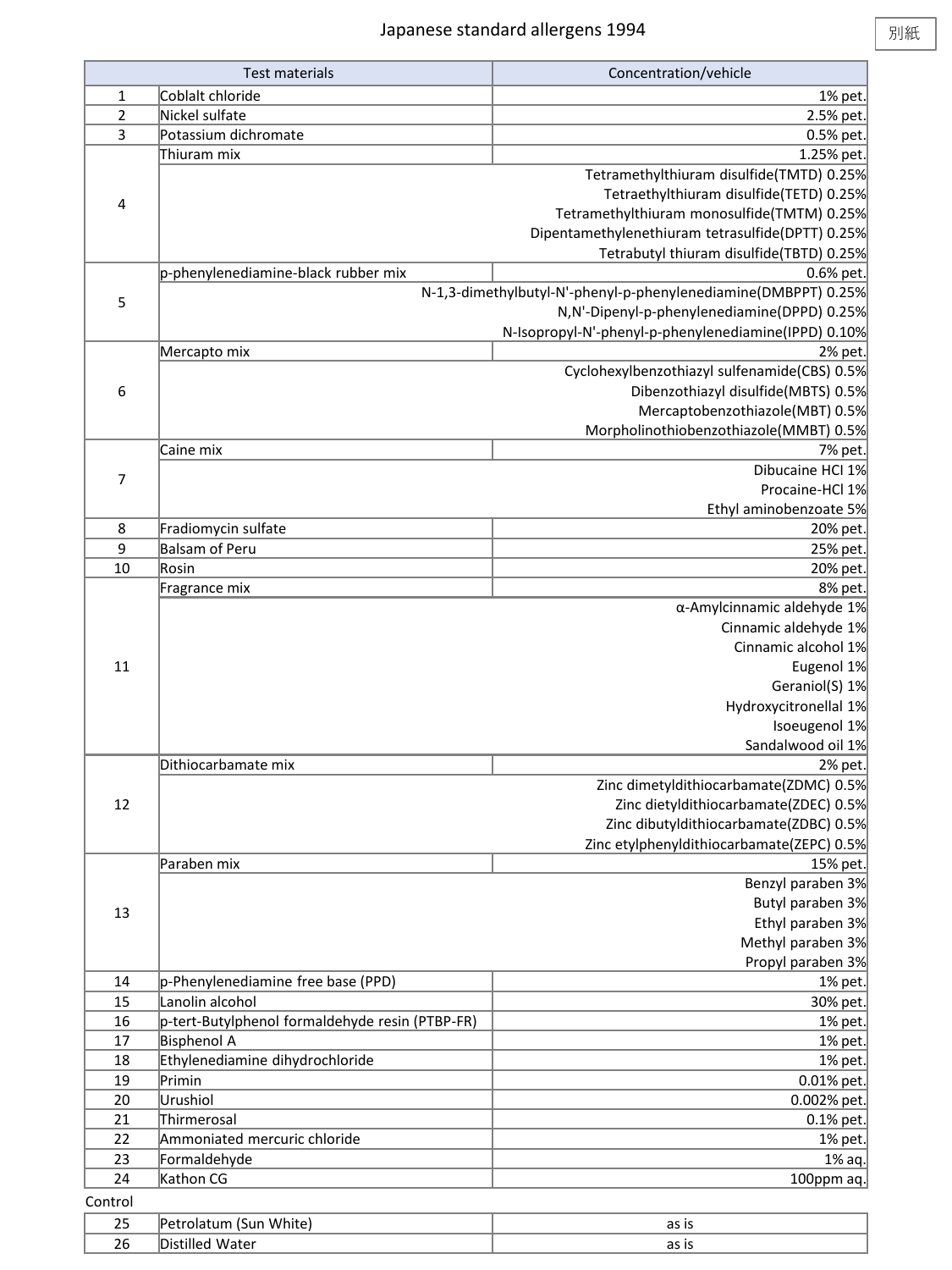## Japanese standard allergens 2008

|                | <b>Test materials</b>                  | Concentration/vehicle                                    | Supplier     |
|----------------|----------------------------------------|----------------------------------------------------------|--------------|
| $\mathbf{1}$   | Coblalt chloride                       | 1% pet.                                                  | <b>Brial</b> |
|                | PPD black rubber mix                   | 0.6% pet.                                                |              |
|                |                                        | N-dimethyl-1, C-butyl-N'-phenyl-p-phenylenediamine 0.25% |              |
| $\overline{2}$ |                                        | Diphenyl-p-phenylenediamine 0.25%                        | <b>Brial</b> |
|                |                                        | N-Isopropyl-N'-phenyl-p-phenylenediamine 0.10%           |              |
| 3              | Gold sodium thiosulfate                | 0.5% pet.                                                | <b>Brial</b> |
|                | Thiuram mix                            | 1.25% pet.                                               |              |
|                |                                        | Tetramethylthiuram disulfide 0.25%                       |              |
|                |                                        | Tetraethylthiuram disulfide 0.25%                        |              |
| 4              |                                        | Tetramethylthiuram monosulfide 0.25%                     | <b>Brial</b> |
|                |                                        | Dipentamethylenethiuram tetrasulfide 0.25%               |              |
|                |                                        | Tetrabutyl thiuram disulfide 0.25%                       |              |
| 5              | Nickel sulfate                         | 2.5% pet.                                                | <b>Brial</b> |
|                | Mercapto mix                           | 2% pet.                                                  |              |
|                |                                        | N-Cyclohexyl-2-benzothiazylsulfenamide 0.5%              |              |
| 6              |                                        | Dibenzothiazyl disulfide 0.5%                            | <b>Brial</b> |
|                |                                        | 2-Mercaptobenzothiazole 0.5%                             |              |
|                |                                        | Moroholinyl mercaptobenzothiazole 0.5%                   |              |
|                | Dithiocarbamate mix                    | 2% pet.                                                  |              |
|                |                                        | Dimethyldithiocarbamic acid zinc salt 0.5%               |              |
| 7              |                                        | Diethyldithiocarbamic acid zinc salt 0.5%                | <b>Brial</b> |
|                |                                        | Di-n-butyldithiocarbamic acid zinc salt 0.5%             |              |
|                |                                        | N-ethyl-N-phenyldithiocarbamic acid zinc salt 0.5%       |              |
|                | Caine mix                              | 7% pet.                                                  |              |
|                |                                        | Benzocaine 5%                                            |              |
| 8              |                                        | Procaine-HCl 1%                                          | <b>Brial</b> |
|                |                                        | Conchocaine-HCl 1%                                       |              |
| 9              | Fradiomycin sulfate(Neomycin sulfate)  | 20% pet.                                                 | <b>Brial</b> |
| 10             | Balsam of Peru                         | 25% pet.                                                 | <b>Brial</b> |
| 11             | Rosin(Colophony)                       | 20% pet.                                                 | <b>Brial</b> |
|                | Fragrance mix                          | 8% pet.                                                  |              |
|                |                                        | Amylcinnamic aldehyde 1%                                 |              |
|                |                                        | Cinnamic aldehyde 1%                                     |              |
|                |                                        | Cinnamic alcohol 1%                                      |              |
| 12             |                                        | Eugenol 1%                                               | <b>Brial</b> |
|                |                                        | Geraniol 1%                                              |              |
|                |                                        | Hydroxycitronellal 1%                                    |              |
|                |                                        | Isoeugenol 1%                                            |              |
|                |                                        | Sandalwood oil 1%                                        |              |
|                | Paraben mix                            | 15% pet.                                                 |              |
|                |                                        | Methylparaben 3%                                         |              |
|                |                                        | Ethylparaben 3%                                          |              |
| 13             |                                        | Propylparaben 3%                                         | <b>Brial</b> |
|                |                                        | Butylparaben 3%                                          |              |
|                |                                        | Benzylparaben 3%                                         |              |
| 14             | p-Phenylenediamine                     | 1% pet.                                                  |              |
| 15             | Lanolin alcohols (Wool wax alcohols)   | 30% pet.                                                 | <b>Brial</b> |
| 16             | p-tert-Buthylphenol formaldehyde resin | 1% pet.                                                  | <b>Brial</b> |
| 17             | Epoxy resin                            | 1% pet.                                                  | Brial        |
| 18             | Primin                                 | 0.01% pet.                                               | <b>Brial</b> |
| 19             | Urushiol                               | 0.02% pet.                                               | Torii        |
|                | Sesquiterpene lactone mix              | 0.1% pet.                                                |              |
|                |                                        | Alantolactone 0.03%                                      |              |
| 20             |                                        | Dehydrocostus lactone 0.03%                              | Brial        |
|                |                                        | Costunolide 0.03%                                        |              |
| 21             | Potassium dichromate                   | $0.5%$ aq.                                               | Torii        |
| 22             | Thirmerosal                            | 0.05% pet.                                               | Torii        |
| 23             | Formaldehyde                           | 1% aq.                                                   | <b>Brial</b> |
| 24             | Kathon CG                              | $0.01%$ aq.                                              | <b>Brial</b> |
| 25             | Mercuric chloride                      | $0.05%$ aq.                                              | Torii        |
|                |                                        |                                                          |              |
| Control        |                                        |                                                          |              |

| $\sim$ $\sim$<br>- ZU<br>__ |      | $\sim$ $\sim$<br>.<br>.<br>. |  |
|-----------------------------|------|------------------------------|--|
|                             | ۱۱۱۴ | - -                          |  |
| $\sim$ $-$                  | או ה | ີ                            |  |
| . .                         | wate |                              |  |